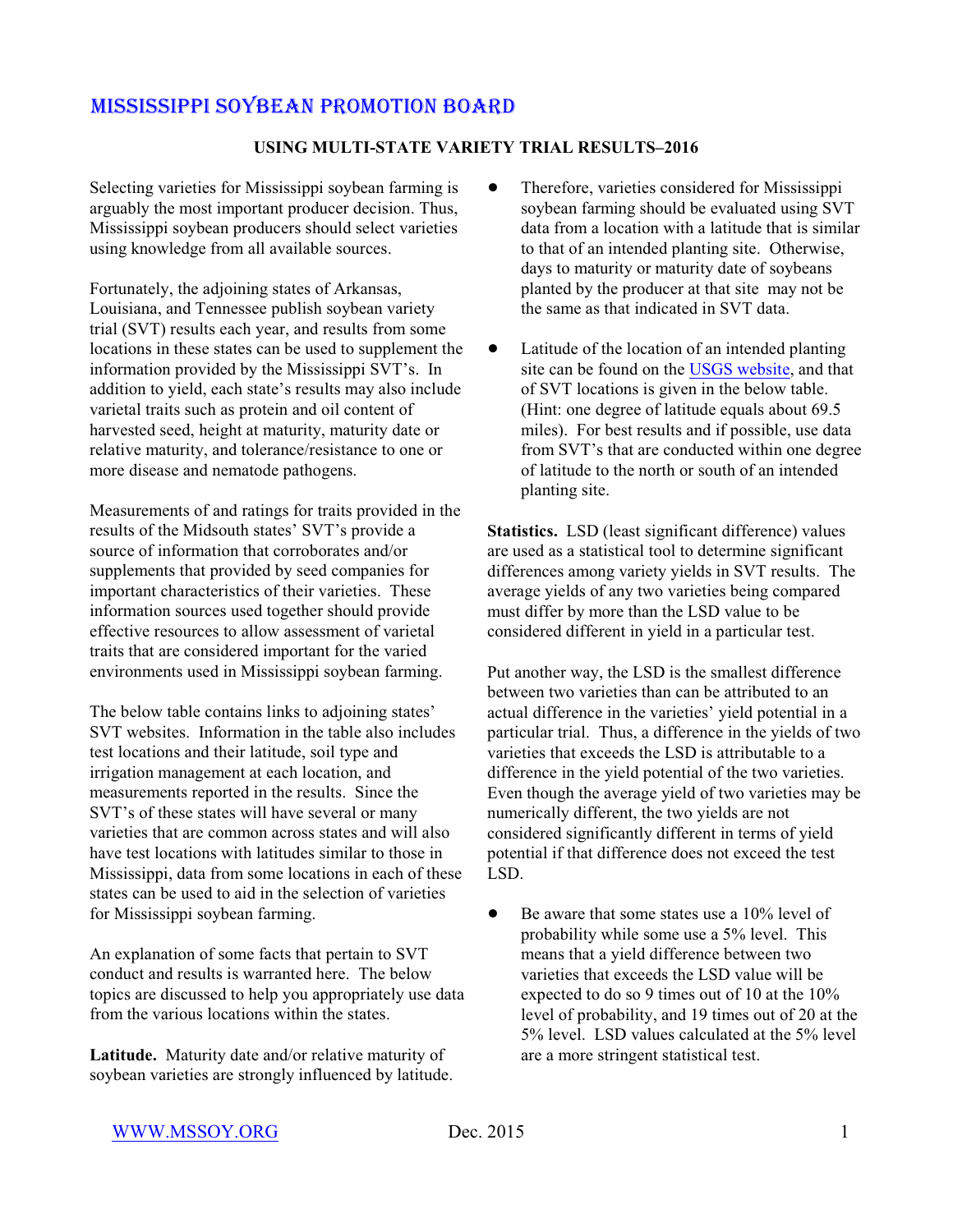- $\bullet$  CV (coefficient of variation) and/or  $\mathbb{R}^2$ (coefficient of determination) values are often shown in tables of SVT data. These values are a measure of the relative precision of a given trial and can be used to compare the relative precision of different trials.
- The CV is generally considered to be an estimate of the amount of unexplained variation in a given SVT, while the  $R^2$  is a measure of the amount of variation that is explained or accounted for in a given SVT. A CV below 10% (10% unexplained variation in a trial) is desired, while an  $R^2$  above 0.90 (90% of the variation in a trial has been accounted for) is desired.
- $\bullet$  CV and  $\mathbb{R}^2$  values calculated from irrigated test data should be lower and higher, respectively, than those calculated from nonirrigated test data. Using data from SVT's with a high CV or low  $\mathbb{R}^2$ may result in erroneous variety choices.

**Irrigation vs. no irrigation.** Yield potential of a variety and yield comparisons among varieties are best determined using data that are collected from irrigated SVT's. Properly applied irrigation removes the effects of drought-related stress that will affect and may differentially affect varietal performance at any location. Thus, a true comparison of how varieties perform in relation to each other is best determined from SVT's that are properly irrigated.

- When evaluating results from irrigated SVT's, it is important to determine if varieties within the different maturity group (MG) classifications were blocked so that irrigation was started and stopped at the proper stages for varieties within each MG class. This may not be stated in the Methods section of the reports, so contact with the Program Director may be needed to get this information.
- It is generally agreed that a variety that performs well under irrigated conditions will also perform well under nonirrigated conditions if all other conditions remain the same. Most varieties from both public and private breeding programs were

and are selected and evaluated in irrigated environments.

**Soil texture.** Soil texture (also commonly referred to as soil type) of a test site should be considered when evaluating SVT results for three important reasons.

- Soil texture is a determining factor in whether or not a field is or will become infested with SCN. SCN infestations will be problematic on sandy and medium-textured soils, but will rarely be a production problem on clay soils, which are prevalent in the Midsouth. Thus, when selecting varieties for clay soils, resistance to SCN is not a major consideration.
- A given soybean variety planted on a given date will grow taller on sandy to silt loam soils than on a clay soil. This is an important consideration if height at maturity is important in a producer's environment.
- Seedling diseases are generally more problematic when soybeans are planted on clay soils. Thus, it is desirable to ascertain if a [broad spectrum seed](http://mssoy.org/wp-content/uploads/2013/01/SEED-TREATMENTS-2013.pdf) [treatment](http://mssoy.org/wp-content/uploads/2013/01/SEED-TREATMENTS-2013.pdf) was used to alleviate potential stand problems that might have affected and/or differentially affected yields of varieties in SVT's conducted on clay soil sites.

**Disease and seed quality ratings.** Disease ratings or scores can be helpful when selecting a variety for a particular environment. However, consider the following points when evaluating disease rating scores.

• Determine whether or not a disease rating is based on its response to a natural infestation of a pest, or on its response to an artificial introduction of the pathogen into the SVT environment. Level of response of varieties to the two levels of infestation likely will be quite different; therefore, peruse the methods used in each SVT to determine just what environment preceded the rating. Again, contact the Program Director for the state if this information is not available in the procedures section of the SVT.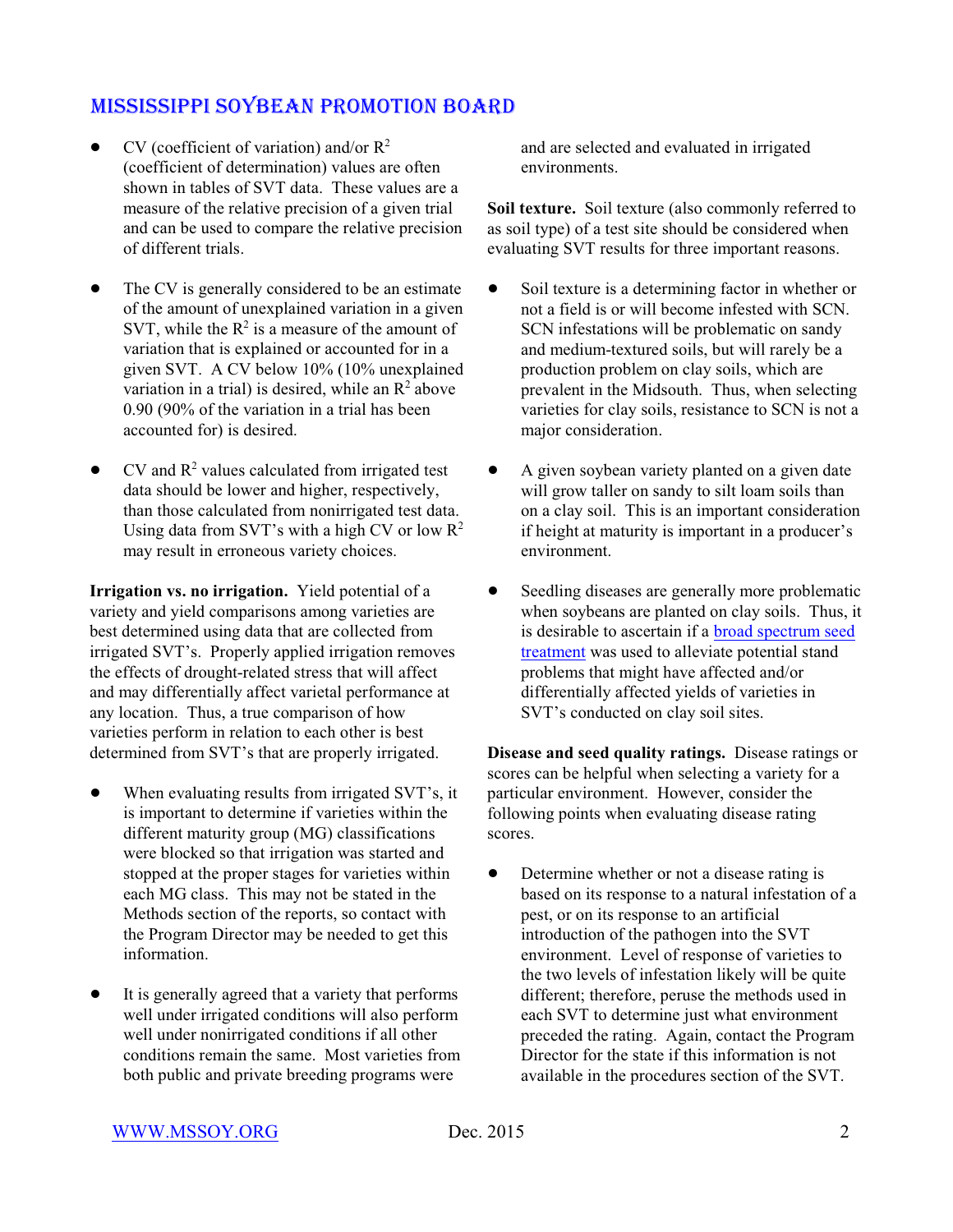- No two specialists' ratings will be the same, so there likely will be some disparity among the scores from the different state SVT's based on this factor.
- Seed quality is very dependent on environmental conditions that prevailed before and after maturity, and that plus the inherent inconsistency among rating systems and criteria should be considered before assigning importance to a particular variety's seed quality rating.

**Herbicide tolerance**. All states' variety trial results indicate herbicide tolerance of each variety, or have separated the results into herbicide tolerance categories. The University of Arkansas determines [metribuzin sensitivity](http://mssoy.org/wp-content/uploads/2014/12/2014-SOYBEAN-VARIETY-METRIBUZIN-SCREENING-UA1.pdf) of varieties in its trials.

**Contacts.** Often, background or supporting information that can or should be used to make a wise variety decision is lacking in SVT publications. The following contact information is provided if additional information about a particular SVT trial is needed.

- Arkansas: R.D. Bond at [rbond@uark.edu](mailto:rbond@uark.edu) or D.G. Dombek at [ddombek@uark.edu](mailto:ddombek@uark.edu).
- Louisiana: Ronald Levy at [RLevy@agcenter.lsu.edu](mailto:Rlevy@agcenter.lsu.edu).
- $\bullet$  Mississippi: Brad Burgess at [bburgess@pss.msstate.edu](mailto:bburgess@pss.msstate.edu)
- **•** Tennessee: Fred L. Allen at  $\frac{allenf(\partial u_t, h_t, \partial u_t)}{allenf(\partial u_t, h_t, \partial u_t)}$